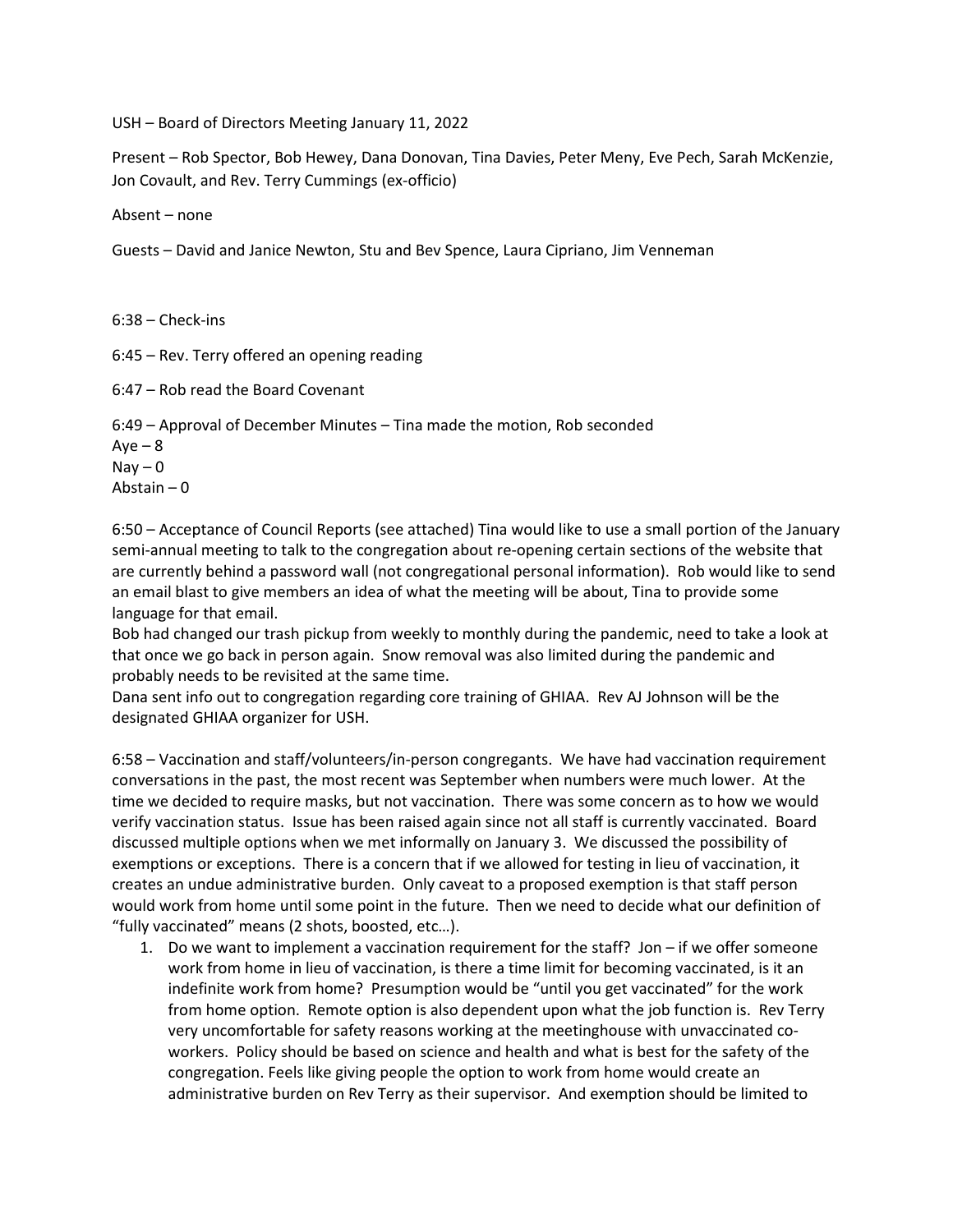valid medical exemption. She needs the resources to enforce the policy. Needs to be able to verify vaccination status, and IF staff are working from home, she needs to be able to verify that their hours are being worked. Perhaps require a doctor's note if staff is claiming a medical exemption.

2. Do we want to extend the requirement to in-person volunteers (worship associates, membership, church school, etc…)? Seems to be strong support for this also.

Rob made the motion that we approve the concept of requiring vaccination (per CDC guidelines) for staff and in-person volunteers at the meetinghouse unless vaccination is contraindicated and verified by a medical doctor. Language will be circulated via email and the board will vote on final language via email. Eve seconded.

 $Aye - 8$  $\text{Nay} - \text{O}$ Abstain – 0 Rev Terry will draft the language of the policy and circulate to the board for comment.

7:47 – Covid protocols. Current policy in place covers us through the end of January, we will keep the same protocol in place for the Feb 6 service prior to our next board meeting. If things are looking better, maybe allow more people to attend in-person. January 30<sup>th</sup> meeting will need to be via zoom.

7:51 – Discussion of current staffing, and actual staffing needs. Rev Terry needs a few people from the board to help her decide WHAT we need, what the job descriptions are, and what appropriate compensation levels are. Rob asked the Jon, Peter, and Tina to join with Eve to assist Rev Terry with these questions. All have accepted.

8:14 – Stewardship and Budget (see attached). Bob is going to try to gather the Finance Committee, and as far as he knows there isn't a Stewardship Chair as yet. Rob will reach out to the Nominating Committee regarding the Stewardship Chair position. Bob will be contacting Council Chairs in preparation for 2022-2023 budgeting.

8:20 – Governance Task Force update – 1. Take 2017 strategic plan and look at it goal by goal to determine where we currently stand. 2. Look at the current council structure and consider if it needs to be updated/changed.

8:22 – Congregational meeting January 30 – Tina asked for a few minutes. Majority of meeting will be discussion of settled minister search. Additionally, a discussion of generating revenue from the rental of the building.

8:46 – Guest Comments? David Newton let us know that the electrical contractor was on-site this morning & some work will begin the week of 1/24, contractors will try to keep any disruption to the visual aspect of the services minimal. Laura wondered if it would be appropriate and useful to have a covid protocol sign posted. Rob and Rev Terry will arrange for that. And fresher copies of the pew signs.

8:51 – Meeting adjourned.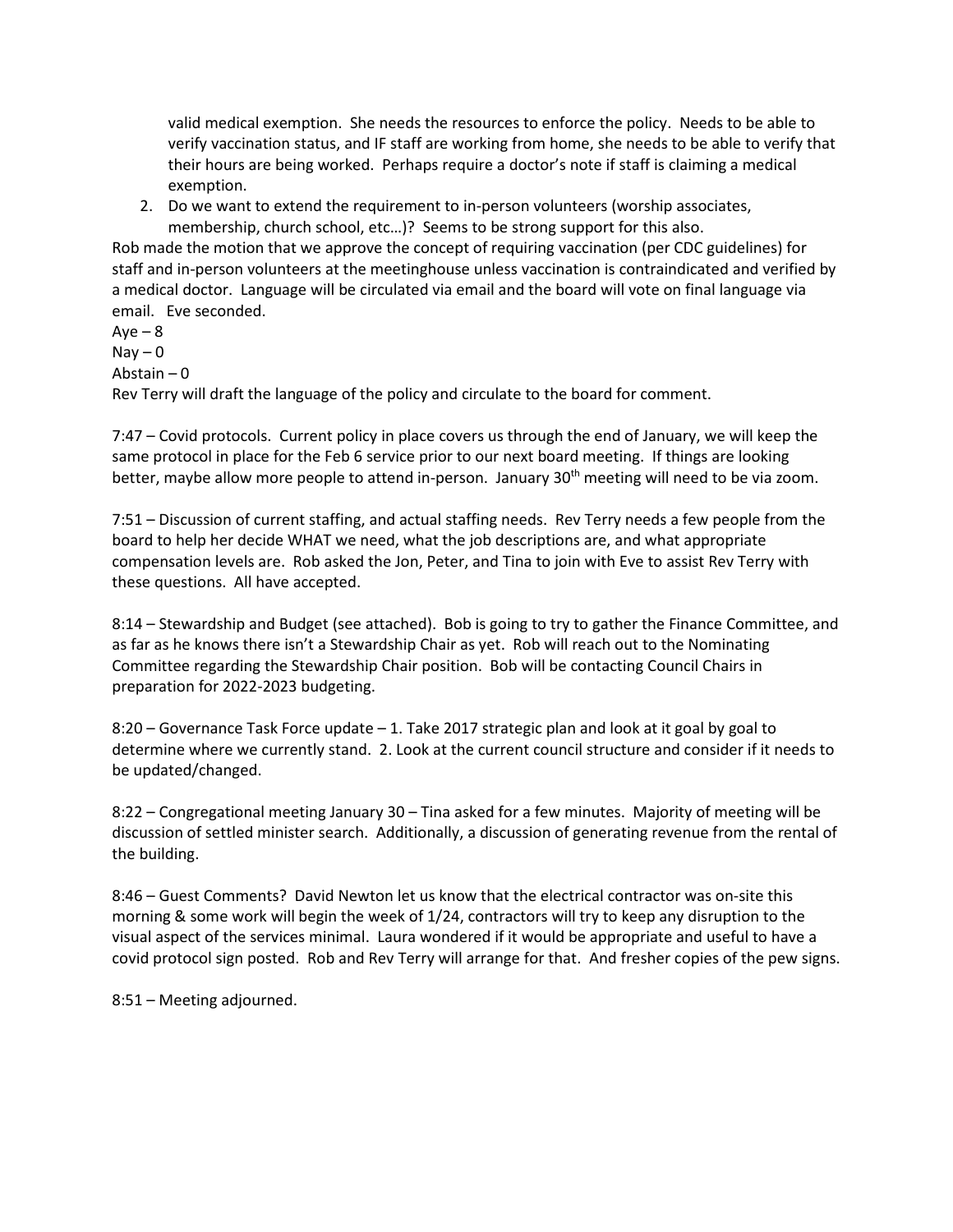

#### **Re: Agenda for our Board Meeting on January 11, 2022 at 6:30pm.**

1 message

**Robert Spector** <Robert\_Spector@ctd.uscourts.gov> Tue, Jan 11, 2022 at 3:30 PM To: Eve Pech <elpech@sbcglobal.net>, Sarah McKenzie <sarah.h.mckenzie@gmail.com>, "boltonbob@aol.com" <boltonbob@aol.com>, DANA DONOVAN <danadonovan@sbcglobal.net>, Christina Davies <daviesush@gmail.com>, Jonathan Covault <jncovault@hotmail.com>, Peter Meny <plmeny9@gmail.com>

Cc: Terry Cummings <revterryush@gmail.com>

Please see below our updated agenda for tonight's meeting. See you at 6:30pm.

USH BOARD MEETING AGENDA - 1/11/22 at 6:30pm, via Zoom

6:30pm Check in, All - 15 mins.

6:45pm Opening Words and Chalice Lighting, Rev. Terry - 3 mins.

6:48pm Board Covenant, Rob - 2 mins.

6:50pm Approval of December Board Minutes, Sarah - 2 mins.

6:52pm Acceptance of Council, Treasurer and Minister Reports – 10 mins.

7:02pm Vaccination Requirement for Staff and Volunteers – 10 mins.

7:12pm Review of our current COVID protocols – 10 mins.

7:22pm Forming a Committee to Address Our Staffing Needs in 2022, Terry – 20 mins.

7:42pm Stewardship and 2022-23 Budget, Bob - 10 mins.

7:52pm Update on Governance Task Force, Rob and Eve – 5 mins.

7:57pm Open Discussion – Planning for our Congregation Meeting on January 30, 2022, Reviewing our options for hiring a minister in 2023, Discussion of our current Renters and vision for better use of the Meeting House – 25 minutes

8:22pm Guest Comments - 5 mins.

NEXT BOARD MEETING IS TUESDAY, FEBRUARY 8, 2022 at 6:30pm.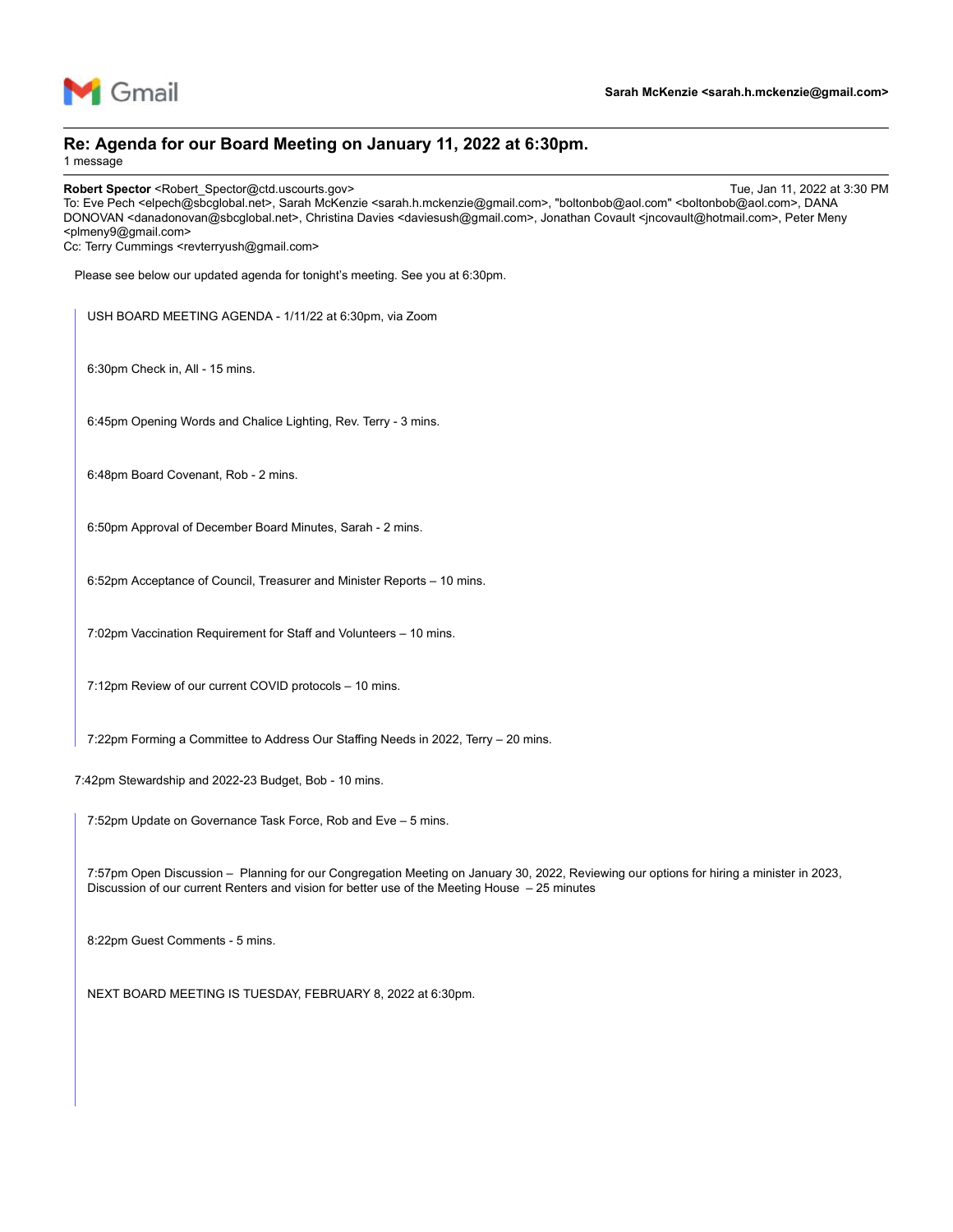### **Stewardship**

Annual Stewardship. We need volunteers including a chairperson. Jim Venneman and Jon Covault have volunteered to help but clearly more are needed. Request sent to the nominating committee chair for names of potential Stewardship chairperson. We should have a proposed budget goals and some specific enhancements to the Meeting House to put forward in conjunction with the campaign. Consider budget/stewardship listening sessions in February.

### **Arts sub-council**

Prior to the current COVID omicron surge, Artist's Way group had been having hybrid meetings on Monday evenings with 8-10 participants at USH in the library interacting with 4-6 at home via zoom with large screen TV monitor.

Planning is underway for a local guest artist – Bill Revill to display selection of his paintings and photographs in the ambulatory in January, 2022. Bill is the son of Ellie and Peter Revill who were long time members at USH. Peter was on the Board and Ellie in the choir.

#### **Building and Grounds Committee. Final report from** Meeting held December 12, 2021 B AND G LISTING OF SIGNIFICANT ANTICIPATED EXPENDITURES

(1) Gametime carpet for all areas of the church that need to have the carpet replaced.

(2) Cleaning of the roof. Perhaps this will involve extra hours for Kevin and bleaching fluids.

(3) Applying something like polyurethane to the ceiling, where needed. Ceilings in some areas show watermarks from leaks that have occurred over the years.

(4) An omnidirectional microphone for the sanctuary. This will allow better sound for ZOOM

presentations, for sound (e.g., hymns sung in the sanctuary, etc.) are not audible by that audience.

(5) Pave south and north driveway and connecting old paved surface outside of the west entrance

(6) Pave entry way from parking lot to kitchen entrance

(7) Pave upper parking lot. Pave lower parking lot

(8) Treatment of the exterior concrete surfaces of the Meeting House, if needed. They were sealed years ago. Is it again time to do this preventive maintenance?

**David Venneman Memorial Lighting Project -** An acceptable bid has been received from Lighthouse Enterprises, a respected Cromwell company to install previously approved Sanctuary lighting. On 12- 20-21 a Zoom meeting was held including the Architect, Hugh Schweitzer, B and G representatives Stu Spence & David Newton, Contractor Matt Holcomb (Lighthouse Enterprises), subcontractors John Bengtson & Kevin Girouard, for the Architect to go over the various specifications of the bid making sure those items that should be understood, are, in fact, understood. Light fixtures have now been ordered and initial work by contractor anticipated to begin mid-January.

**Live streaming capacity.** Little to no response to repeated eNews requests for streaming volunteers. Discussions have begun regarding whether we will need to hire a 6-8 hour per week streaming manager.

Additional hardware (approx. \$450) will be needed if we want to be able to move key components (remote control camera, video monitors) to Fellowship Hall for services there. For annual meeting, Zoom with large screen TV in Fellowship Hall would be adequate.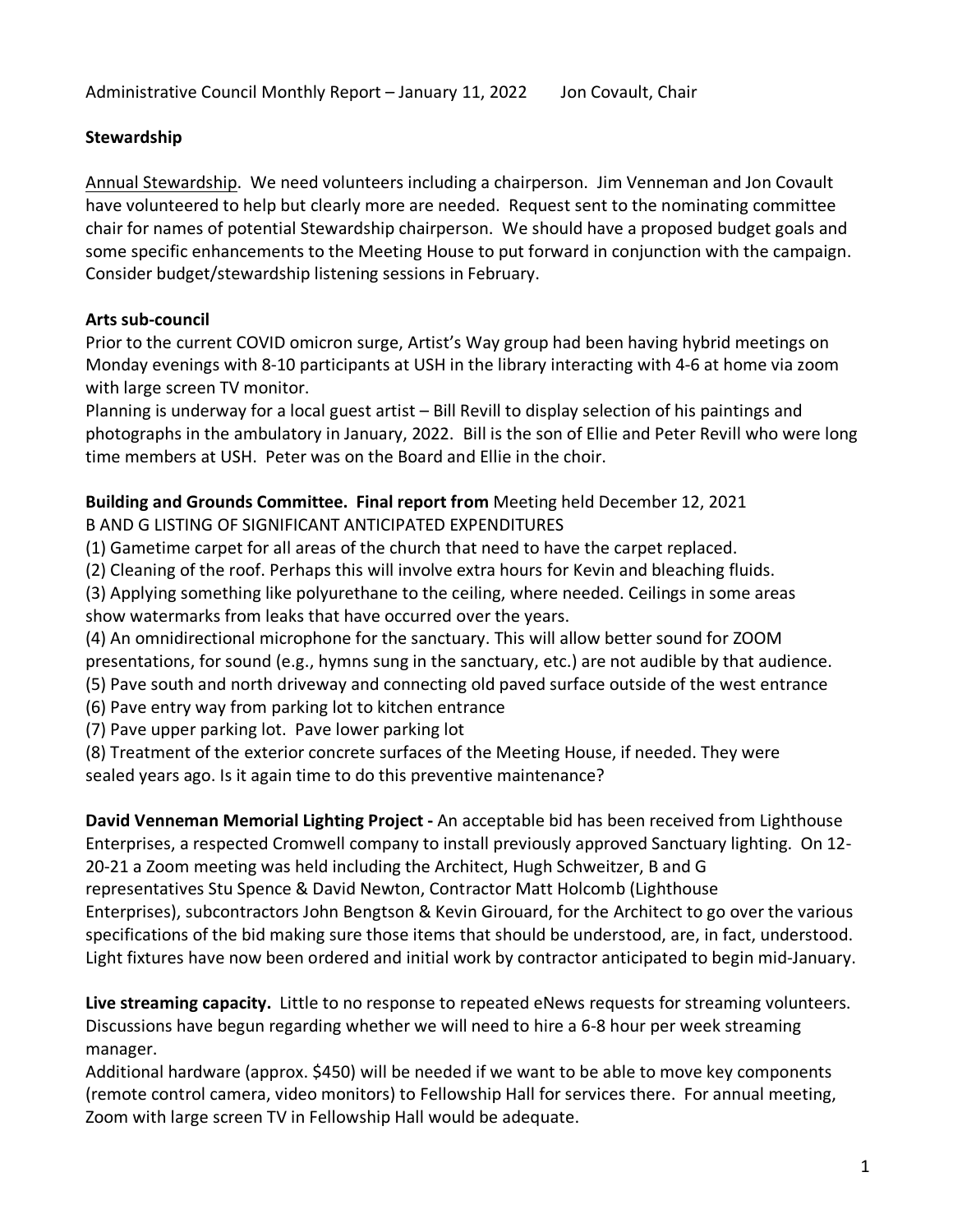# **Community Within**

January, 2022

### **Communications:**

This subcouncil is re-establishing itself nicely, reviewing and improving internal communications among citizens of USH. One visible change to the eNews is a regular weekly feature highlighting some aspect of USH, whether an activity, piece of history, procedure, "how-to", or other information which is hoped to be useful and interesting. One key aspect is that the feature will change weekly, and not repeat itself. On the website, numerous small changes/corrections have been effected, and a core group will participate in a 'refresher/update' session with Paula Pierce so that more ambitious renovations can be undertaken in-house.

*Note for Town Hall Meeting: the web editing group wishes to solicit views from the congregation (an informal, non-binding poll) regarding the extent to which documents and information in the "Members" section 'should' be password-protected. For about 15 years, the only protected information was personal data in the online Member Directory. More recently, the entire Members section has been concealed behind a log-in requirement. It's believed that many of our membership find this step to be an annoying burden, and that policies, minutes, and general information about facilities and use thereof should be available to all who seek information about USH. It would be helpful to have congregational input before reverting to a situation where only member information is kept confidential, and the scheduled meeting would provide a forum for this input to be sought.*

# **Caring Network:**

When unrestricted in-person services resume, the Network plans to staff a table in Fellowship Hall during coffee hour, dispensing both information and welcoming conversation.

# **Membership:**

For the remainder of January (during the resurgence of Covid), no coffee or other refreshments will be served at coffee hour.

# **Adult Programs:**

All are paused or on Zoom until the Covid resurgence subsides.